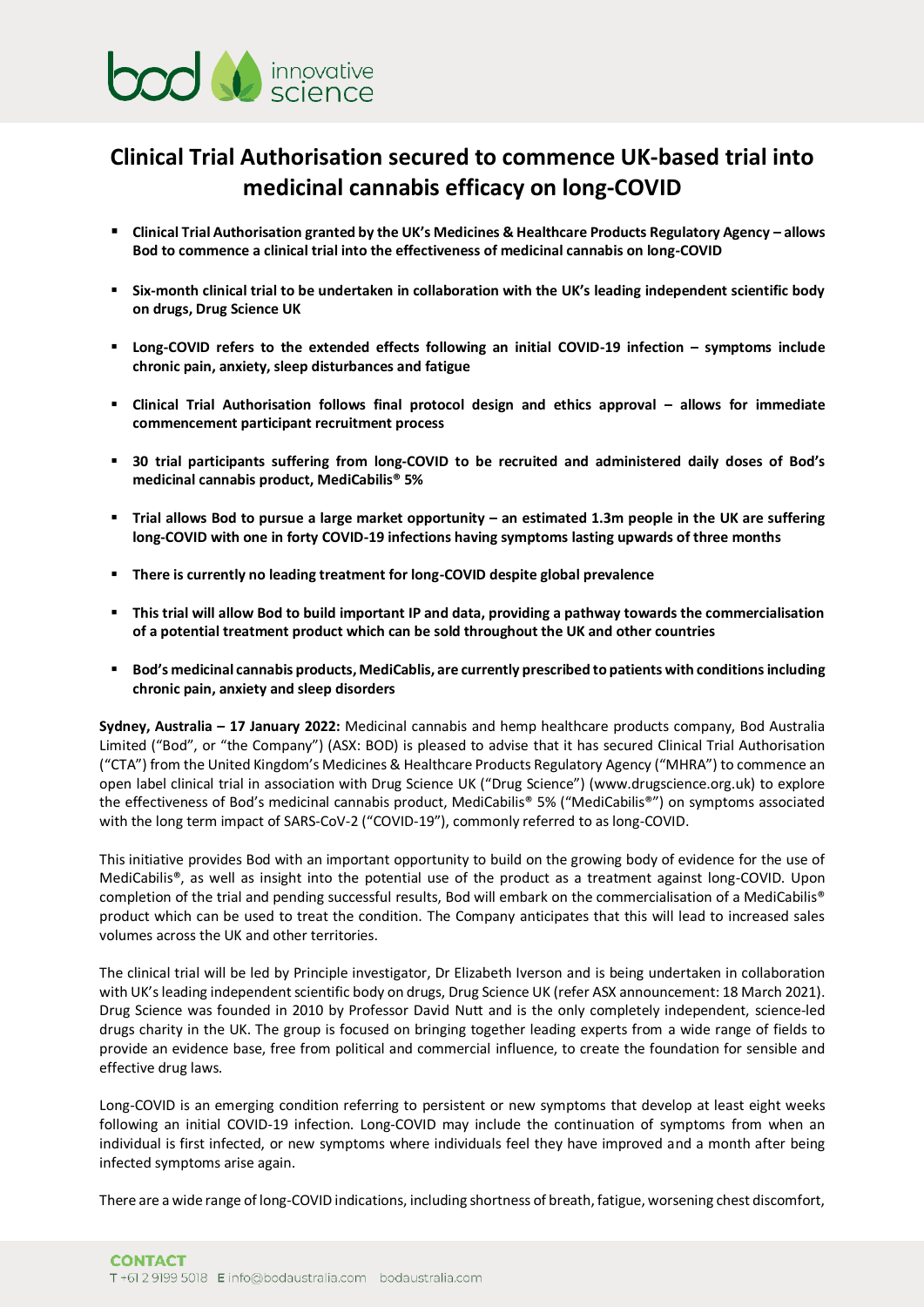loss of concentration, chronic pain, anxiety and insomnia. Many of these symptoms may be amenable to treatment with cannabis-based medicinal products, highlighting a significant opportunity for Bod.

Following the receipt of CTA, Bod has begun initiatives to commence the clinical trial. A trial protocol has been finalised and ethics approval has been secured from the Yorkshire Research Ethics Committee, Health Research Authority. Bod and Drug Science are now undergoing the patient recruitment process and seek to enlist up to 30 participants over the age of 18 suffering from long-COVID.

Under the clinical trial setting, recruits will be administered Bod's medicinal cannabis product, MediCabilis®,on a daily basis, over a six-month period. Each participant will undertake monthly and daily self-reporting assessing common long-COVID symptoms such as breathlessness, fatigue, cognition and pain via a smartphone app. The collective results will determine the feasibility of medicinal cannabis and MediCabilis® in the treatment of the condition and whether it is safe to use.

Success in the initiative would unlock a large market opportunity for Bod to capitalise on. The UK's Office for National Statistics (ONS) estimates that 1.3m people in the UK currently suffer from the condition and that approximately one in every forty people with COVID-19 has symptoms lasting at least three months.

Bod is confident that its medicinal cannabis product, MediCabilis® may provide a solution to the emerging condition, given MediCabilis® is already being used to alleviate a number of conditions which are common in people suffering long-COVID. The Company looks forward to providing additional updates on the patient recruitment process and commencement of the clinical trial.

**Bod Australia CEO Jo Patterson said:** *"Securing CTA is a major achievement for Bod and follows a considerable amount of preparation undertaken alongside our partner, Drug Science to finalise the design of clinical trial protocols, achieving ethics approval and delineating relevant outcomes.* 

*"Patient recruitment is now underway and we anticipate that the interest to participate will be significant. COVID-19 continues to plague the United Kingdom and many other countries around the world, with symptoms lingering for many.* 

*"While there aren't any existing treatments for long-COVID, our medicinal cannabis products have been used to treat and alleviate a number of similar conditions. We anticipate that this clinical trial will provide us with great insight into its potential to treat long-COVID and build on the body of evidence for the use of cannabis-based medicines, in place of other pharmaceuticals. We will utilise the data generated to gain a better understanding of whether MediCabilis® can be used as a potential treatment and how we can expedite further product commercialisation, which will underpin ongoing sales growth."* 

**Principal investigator Dr Elizabeth Iverson said:** *"We are excited that Clinical Trial Authorisation has been granted so that we can commence this trial into the potential use of medicinal cannabis products to treat long-COVID. Given the ongoing and global prevalence of COVID-19 and its long term effects, it is important to take a scientifically focused approach towards the potential treatment mechanisms associated with the condition."*

**Drug Science Founder and Chief Scientific Officer Professor David Nutt added:** *"*Long-COVID shares symptoms with disorders that medical cannabis has been proved to treat. So this new study could be an exciting and important step for both patients and for our wider understanding of these medicines. Long-COVID is a problem in many different countries, our hope is that this UK-based research will lead to help for patients all over the world."

## **-ENDS-**

## **About Bod Australia:**

Bod Australia Limited (ASX:BOD) Bod is a cannabis centric healthcare and medical company.

With a global focus and a mission to innovate and transform the way we live and enjoy life.

**ENDS-**<br> **ENDS-**<br>
Bod Australia Limited (ASX:BOD) Bod is a cannabis centric healthcare and medical company.<br>
With a global focus and a mission to innovate and transform the way we live and enjoy life.<br>
Delivering premium,